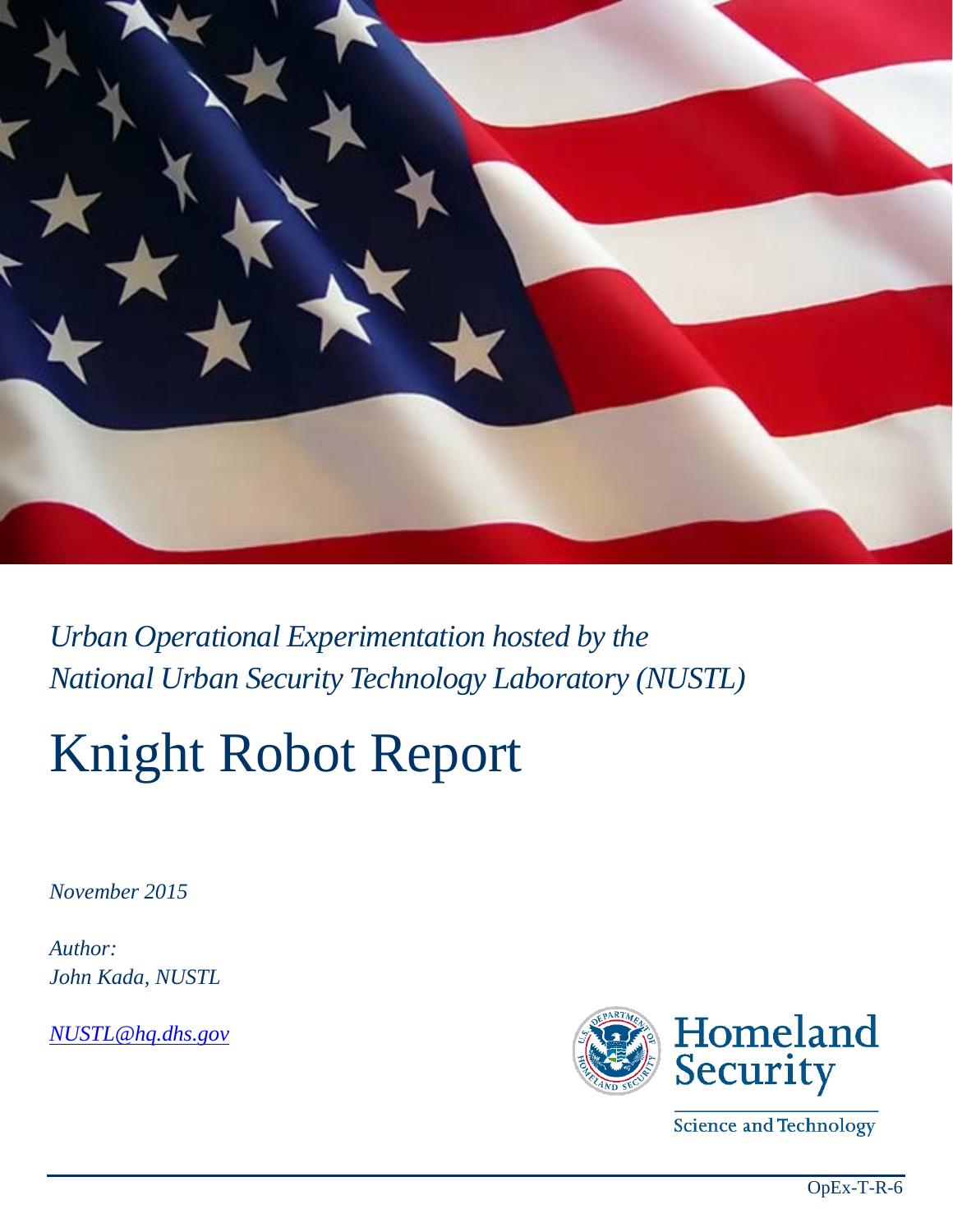#### **Executive Summary**

Operational experimentation of the Knight robot was conducted on July 29, 2015, at a New York City Police Department facility at Floyd Bennett Field in Brooklyn, New York. First responder evaluators from law enforcement agencies and fire departments in New York, New Jersey, and Maryland took part in this event.

The Knight is a commercially available unmanned ground vehicle (UGV) produced by WM Robots, LLC (WMR) that is designed for explosives detection and removal. It is equipped with an independently controlled surveillance camera arm and a seven-joint manipulator arm that can lift a maximum of 60 to 300 pounds, depending on the degree of arm extension. The manipulator arm has a gripper tool, a pan/tilt camera, and numerous ports and mounting brackets for connecting lights, sensors and other devices. The UGV, surveillance arm, and manipulator arm can be operated wirelessly via separate, dedicated controls at standoff distances exceeding 600 meters.

For OpEx, the Knight's manipulator arm was configured with the HAZPROBE, a robotic boring and inspecting tool developed by WMR. The HAZPROBE drills through the walls of vehicles, shipping containers and buildings, and then automatically inserts a self-illuminating pan-and-tilt camera. It also has a window-breaking tool that provides another way to gain access to interior spaces.

A WMR representative briefed evaluators on the Knight's capabilities, who then observed a second WMR representative operate the Knight remotely to inspect a mock threat vehicle. The inspection involved viewing the vehicle exterior using cameras mounted on the Knight, and then drilling a hole and inserting a camera into the vehicle using the HAZPROBE tool. The interior of the vehicle was also accessed and viewed by breaking a passenger window.

Evaluators indicated that the Knight was a good platform for use with large inspection tools such as the HAZPROBE, but the large size that made the Knight well suited as a platform for the HAZPROBE had the disadvantage of limiting the range of locations it could access. The Knight/HAZPROBE combination performed very well at the tasks of drilling into and viewing the interior of enclosed spaces, but evaluators had some reservations about performing inspections this way, stating that vehicle-borne explosive devices might in some cases be triggered by vibrations. However, this was noted to be a drawback to existing approaches as well. It was also noted that some organizations currently use personnel in bomb suits to manually inspect threat vehicles and containers; so the Knight/HAZPROBE is a technology that could provide an alternative to having bomb squad personnel perform this hazardous task. Evaluators noted that mobile backscatter X-ray equipment can non-invasively inspect vehicles, thus the Knight/HAZPROBE combination might only be useful for inspecting objects that cannot be imaged with backscatter x-ray equipment or by organizations that do not have access to mobile backscatter xray technology. Responders suggested that the Knight's remote control unit be made simpler and more like other control units they were familiar with. They also suggested that future versions of the Knight should be capable of returning to its starting point when communications with the unit's control equipment are lost.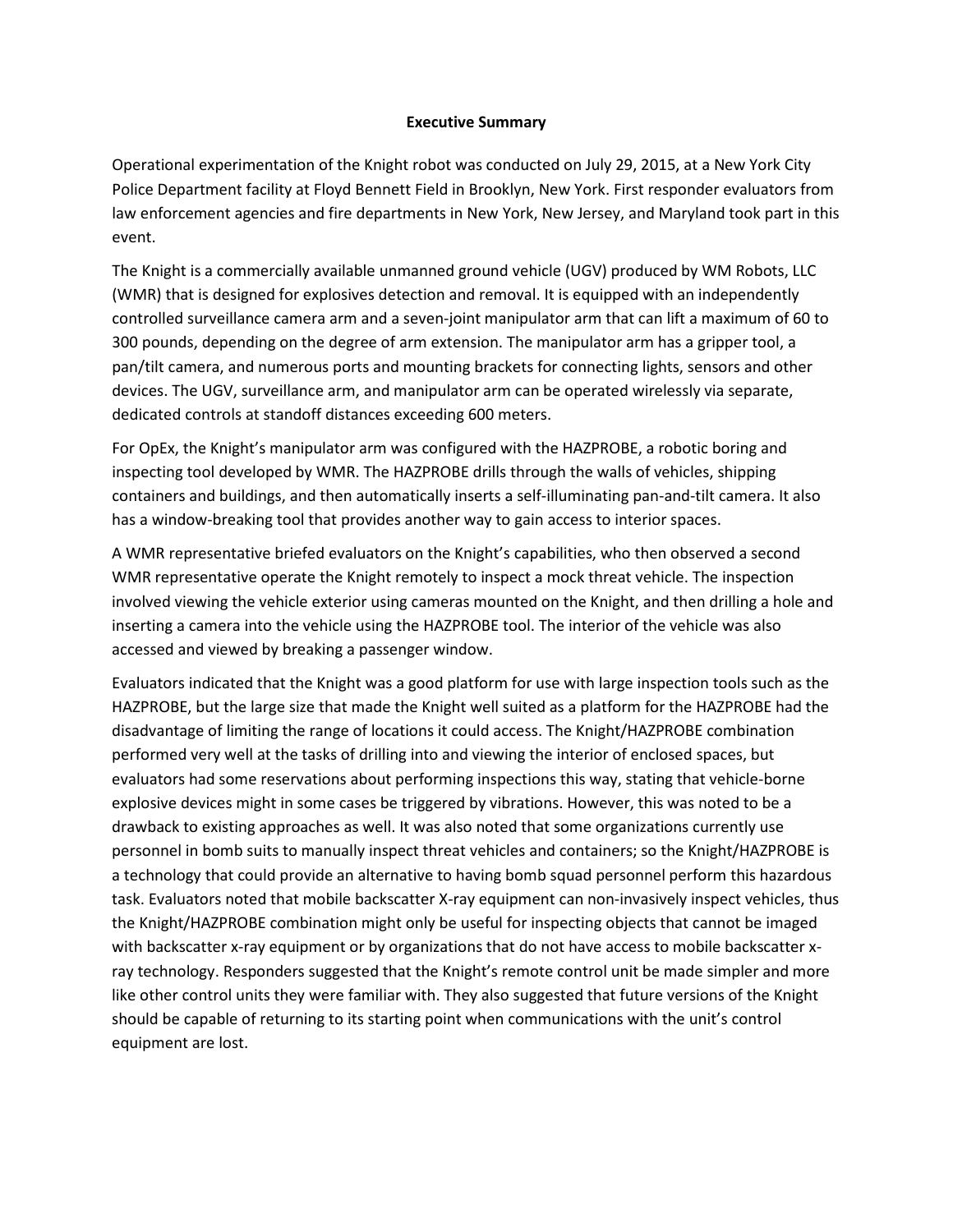# **Table of Contents**

| $\mathbf{1}$   |     | $\label{lem:1} \mbox{Introduction} \,\, \ldots \,\, \ldots \,\, \ldots \,\, \ldots \,\, \ldots \,\, \ldots \,\, \ldots \,\, \ldots \,\, \ldots \,\, \ldots \,\, \ldots \,\, \ldots \,\, \ldots \,\, \ldots \,\, \ldots \,\, \ldots \,\, \ldots \,\, \ldots \,\, \ldots \,\, \ldots \,\, \ldots \,\, \ldots \,\, \ldots \,\, \ldots \,\, \ldots \,\, \ldots \,\, \ldots \,\, \ldots \,\, \ldots \,\, \ldots \,\, \ldots \,\, \ldots \,\, \ldots \,\, \ldots \,\,$ |  |  |
|----------------|-----|------------------------------------------------------------------------------------------------------------------------------------------------------------------------------------------------------------------------------------------------------------------------------------------------------------------------------------------------------------------------------------------------------------------------------------------------------------------|--|--|
|                | 1.1 |                                                                                                                                                                                                                                                                                                                                                                                                                                                                  |  |  |
|                | 1.2 |                                                                                                                                                                                                                                                                                                                                                                                                                                                                  |  |  |
|                | 1.3 |                                                                                                                                                                                                                                                                                                                                                                                                                                                                  |  |  |
|                | 1.4 |                                                                                                                                                                                                                                                                                                                                                                                                                                                                  |  |  |
| $\overline{2}$ |     |                                                                                                                                                                                                                                                                                                                                                                                                                                                                  |  |  |
|                | 2.1 |                                                                                                                                                                                                                                                                                                                                                                                                                                                                  |  |  |
|                | 2.2 |                                                                                                                                                                                                                                                                                                                                                                                                                                                                  |  |  |
| 3              |     |                                                                                                                                                                                                                                                                                                                                                                                                                                                                  |  |  |
|                | 3.1 |                                                                                                                                                                                                                                                                                                                                                                                                                                                                  |  |  |
| 4              |     |                                                                                                                                                                                                                                                                                                                                                                                                                                                                  |  |  |
| 5.             |     |                                                                                                                                                                                                                                                                                                                                                                                                                                                                  |  |  |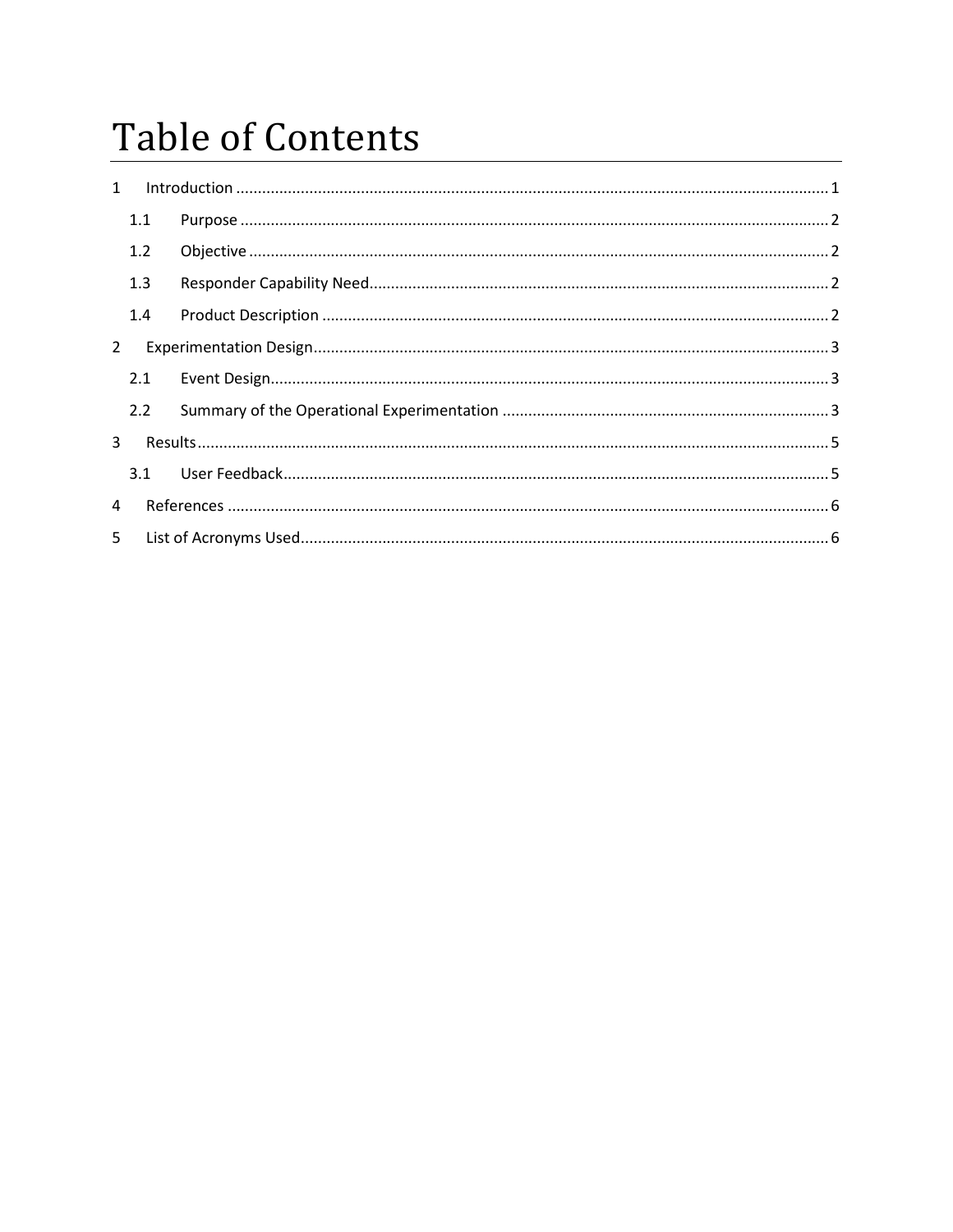## <span id="page-3-0"></span>**1 Introduction**

Knight is an unmanned ground vehicle (UGV) developed by WM Robots, LLC (WMR) for explosives detection and removal applications. It is equipped with surveillance and manipulator arms and can be operated remotely at distances of up to 600 meters from its operator. In the experiment described in this report, Knight was configured with the HAZPROBE, a tool developed by WMR to drill into and view the interior of confined spaces.

On July 29, 2015, Knight was the subject of operational experimentation during the Department of Homeland Security Science and Technology Directorate's (DHS S&T) Urban Operational Experimentation (OpEx) event organized by the National Urban Security Technology Laboratory (NUSTL). New York City Fire Department, New York City Emergency Management, New York City Police Department and Port Authority of New York and New Jersey subject matter experts supported the OpEx by selecting the technologies and working with NUSTL scientists to plan the experimentation scenarios and arrange test venues. Responders from these agencies and members of the First Responder Resource Group experimented with the technologies and provided feedback and observations. Table 1 lists all of the technologies that were included in this event. Technologies assessed during this event were selected with input from local first responder agencies and met capability gaps identified in the Project Responder 4 National Technology Plan for Emergency Response to Catastrophic Incidents [1].

| <b>Product Name</b>                     |                                                                       |  |  |
|-----------------------------------------|-----------------------------------------------------------------------|--|--|
| Manufacturer                            | <b>Description</b>                                                    |  |  |
| <b>Situational Head Up Display</b>      | Micro Liquid Crystal Display (LCD) with full color widescreen layout  |  |  |
| Avon Protection Systems                 | built into face shield                                                |  |  |
| Tridion <sup>™</sup> -9                 | Portable Gas Chromatography/Mass Spectrometry (GC/MS) system          |  |  |
| PerkinElmer                             | that provides identification of volatile and semi-volatile organic    |  |  |
|                                         | hazards in the field in less than three minutes                       |  |  |
| <b>BioFlash-E Biological Identifier</b> | Portable and rapid aerosol sample collection and identification of up |  |  |
| PathSensors                             | to 16 biological threat agents                                        |  |  |
| <b>Fido B2 IBAC</b>                     | Networked array of portable biosensors                                |  |  |
| <b>FLIR</b>                             |                                                                       |  |  |
| <b>Internet of Things for First</b>     | Networked sensors that use a long-range wireless protocol capable     |  |  |
| <b>Responders</b>                       | of concrete penetration to send signals through a network             |  |  |
| <b>BAE Systems</b>                      | aggregator                                                            |  |  |
| Knight Robot/HAZPROBE                   | All-terrain robot with a manipulator arm, cameras, and a boring and   |  |  |
| <b>WM Robots</b>                        | inspecting device that can drill through walls for bomb tech          |  |  |
|                                         | personnel to inspect suspect abandoned vehicles or objects            |  |  |
| <b>RepKnight</b>                        |                                                                       |  |  |
| <b>ADI Technologies</b>                 | Monitors and analyzes social media with geolocation feature           |  |  |
|                                         | An x-ray scanner integrated into a custom-built robot that is         |  |  |
| <b>X-Ray Scanning Rover</b>             | designed to rapidly screen suspicious left-behind bags or parcels on  |  |  |
| <b>Smart Imaging Systems</b>            | the ground                                                            |  |  |

#### **Table 1. Technologies Included in OpEx 2015**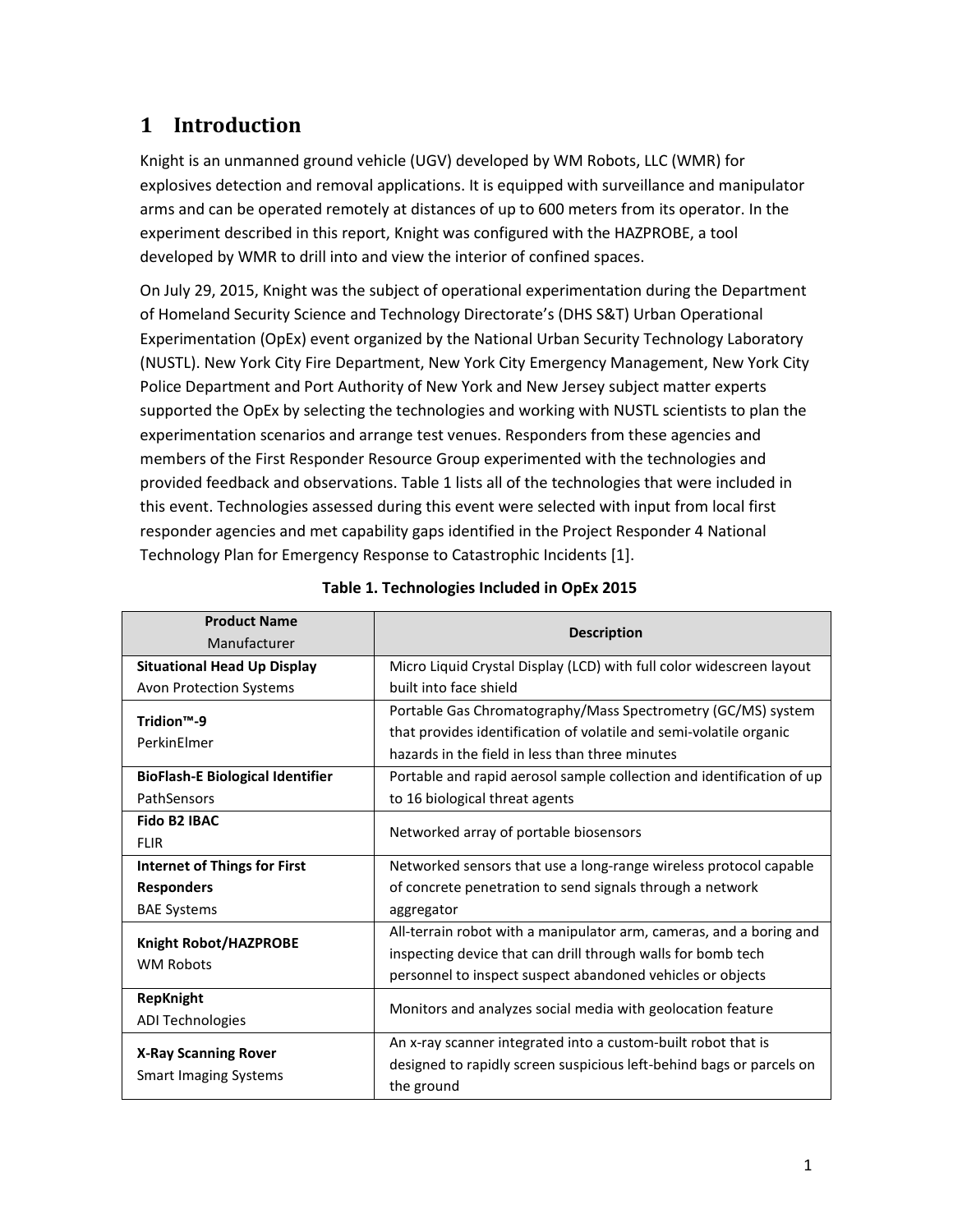#### <span id="page-4-0"></span>**1.1 Purpose**

The Knight operational experiment was intended to provide first responder evaluators with an opportunity to evaluate the Knight, configured with the HAZPROBE, for first responder use. The purpose of generating feedback from first responders is to provide the manufacturer, WMR, with information useful in optimizing the Knight and HAZPROBE for field use by first responders, and to help inform S&T about responder needs to guide future homeland security investments in this technology area.

#### <span id="page-4-1"></span>**1.2 Objective**

This experimentation is designed to allow responders to experience the use of the Knight robot in operational settings, and to offer feedback and suggestions to WMR that could enhance the product capabilities for first responder operations.

#### <span id="page-4-2"></span>**1.3 Responder Capability Need**

The ability to detect and analyze passive and active threats in real time is one of the capability needs identified by first responders participating in the Project Responder 4 study. The Knight UGV configured with the HAZPROBE is a technology that could address this capability need during incidents involving possible bomb threats.

#### <span id="page-4-3"></span>**1.4 Product Description**

The Knight is an UGV equipped with a surveillance arm and a separate seven-joint manipulator arm that can lift a maximum of 60 to 300 pounds, depending on the degree of arm extension; the manipulator arm is equipped with a detachable gripping tool. The UGV and its two arms have numerous data ports and mounting brackets for connecting lights, sensors, and other devices. Its operator control unit (OCU) has separate, dedicated controls for the UGV, surveillance arm and manipulator arm. The user can view camera feeds from the robot on an OCU video display screen, and control the UGV and manipulator arm at distances exceeding 600 meters via a wireless link and at distances of up to 150 meters via a fiber optic cable. The Knight weighs about 700 pounds as configured for OpEx. The UGV and OCU are powered by rechargeable lithium-ion battery packs providing an operating time of approximately five hours.

The Knight's manipulator arm was configured with the HAZPROBE, a robotic boring and inspecting device for bomb disposal applications developed by WM Robots (see Figure 1). The HAZPROBE is designed to remotely inspect behind objects or inside a suspect vehicle or container. It has a window-breaking bit and an assortment of drill bits for penetrating through different kinds of media. It senses when drilling is complete, at which point the drill bit automatically ejects and an in-shaft camera extends into the compartment. The camera has pan and rotate functions and a self-illuminating light emitting diode ring, and can be interchanged onsite with plug-in color or near infrared modules.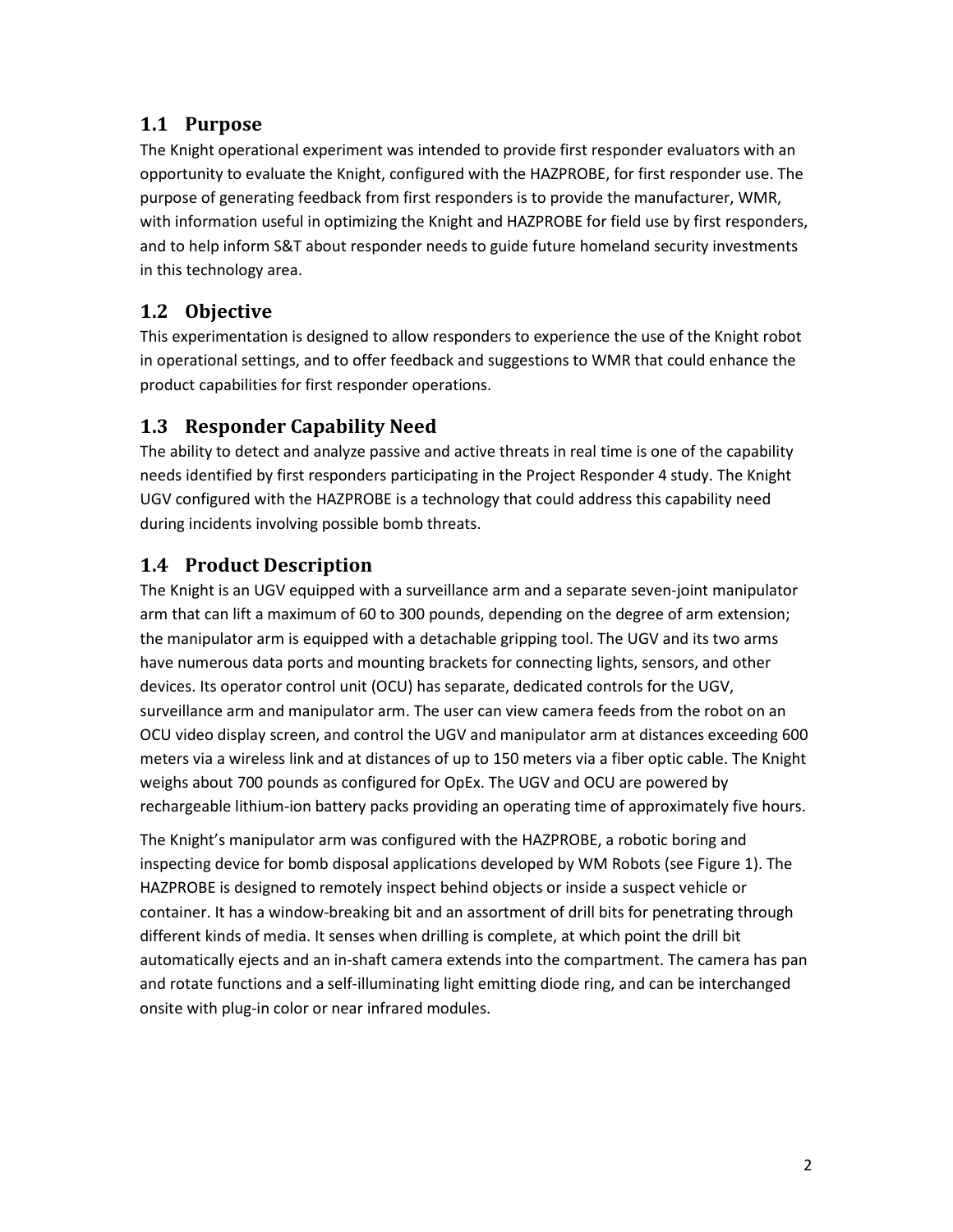

**Figure 1 – The Knight Robot with HAZPROBE**

### <span id="page-5-0"></span>**2 Experimentation Design**

A detailed description of the experimentation design can be found in the Experimentation Plans for the Knight robot [2]. The experimentation scenario was developed with input from responders, WMR representatives and NUSTL's OpEx team to simulate a response to a mock vehicle threat.

#### <span id="page-5-1"></span>**2.1 Event Design**

The experimentation convened with a group of first responder evaluators to learn about the features and capabilities of Knight and to observe and experiment with how it could be used along with HAZPROBE to inspect a mock threat vehicle. This enabled the first responders to provide informed feedback about the use of the Knight as a bomb detection and disposal tool.

#### <span id="page-5-2"></span>**2.2 Summary of the Operational Experimentation**

On July 29, 2015, a group of evaluators, comprised of bomb squad and first responder representatives from the New York City Police Department (NYPD), Port Authority of New York and New Jersey Police Department and the Montgomery County Fire and Rescue (Maryland), convened at an NYPD facility at Floyd Bennett Field in Brooklyn, New York, to participate in operational experimentation with the Knight, configured with the HAZPROBE tool.

Activities began in an indoor training room setting with a presentation by the NUSTL experimentation director about the OpEx program, the purpose of the Knight operational experiment and a brief safety orientation. A representative from WMR then provided information about the features and capabilities of the Knight and the HAZPROBE tool it was configured with.

Participants went to an outdoor area for the experimentation session, in which the Knight, configured with the HAZPROBE, was used to inspect a mock threat vehicle provided by the NYPD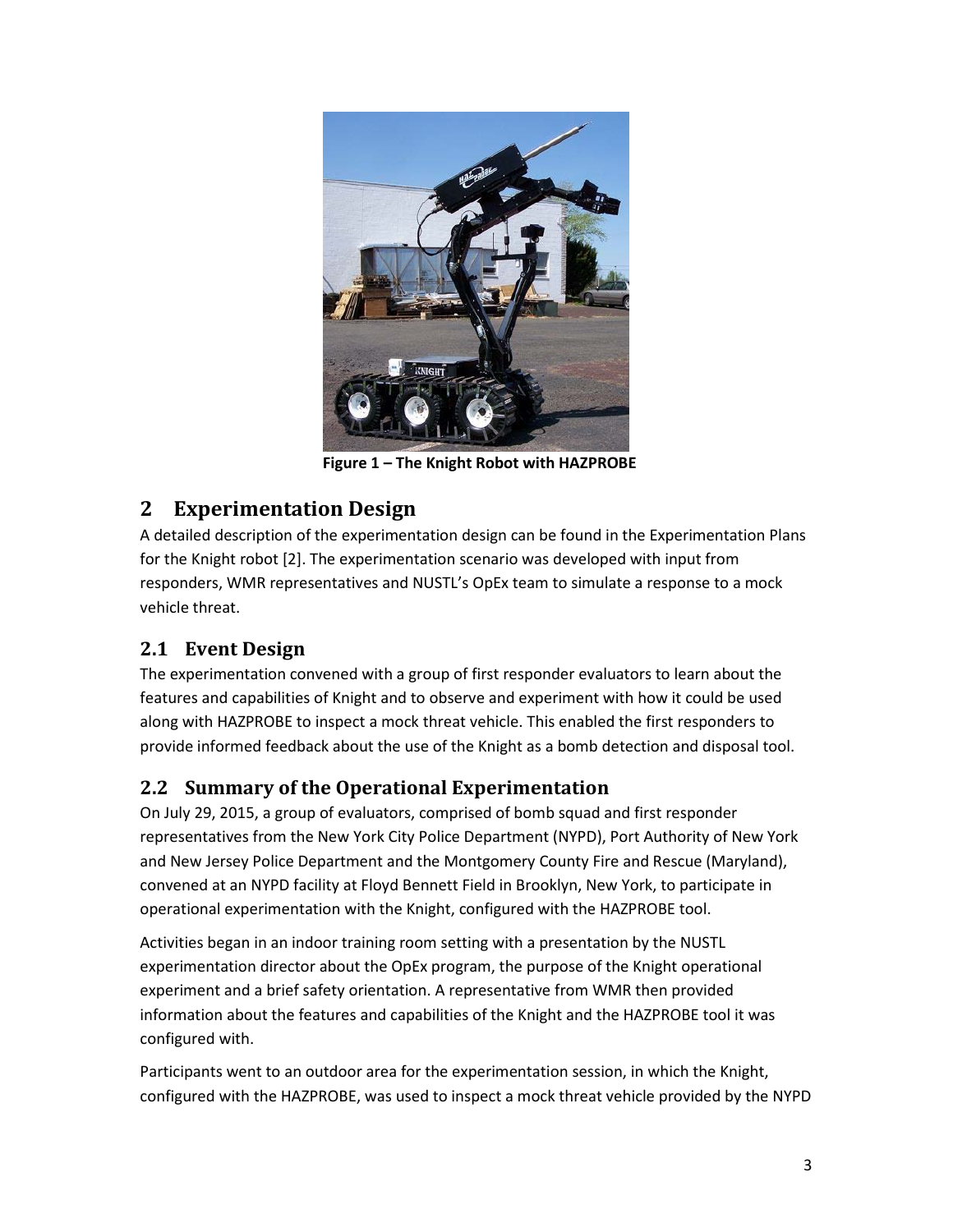(see Figure 2) as the test subject. A WMR technical representative operated the Knight during the threat vehicle inspection using the OCU, which was located approximately 40 meters from the mock threat vehicle. Communication between the Knight and the OCU was by a radio link.

The vehicle inspection activity consisted of several tasks. First, the Knight approached the vehicle from a starting point close to the OCU, and the exterior of the vehicle was viewed at the OCU via video feed sent from the Knight. The HAZPROBE then drilled a hole and inserted its camera into the interior of the rear cargo compartment of the vehicle; the camera's video feed was sent to and viewed at the OCU (see Figure 2). Next, a passenger window of the vehicle was broken and removed, and the interior of the vehicle's passenger compartment was viewed at the OCU using the Knight's video camera. Evaluators were given an opportunity to maneuver the Knight and its manipulator arm under supervision of the WMR technical representative to get a better feel for remote operation of the Knight via the OCU. One evaluator drove the Knight around the mock threat vehicle and operated the manipulator arm to inspect the vehicle's interior. The Knight was then driven back to its starting point to complete the experimentation session. Evaluators observed the Knight and HAZPROBE perform the planned experiment tasks, watched the WMR representative operate the Knight and HAZPROBE from the OCU, and viewed the video feeds transmitted back to the OCU. There was one significant variation from the test plan. The test plan called for the Knight to also inspect a cargo container, but it was not possible to obtain one, so this part of the planned experiment did not occur.

The evaluators then returned to the training room for a debrief session led by the experimentation director, in which responders provided comments to, and asked questions of, the WMR representatives. During the outdoor experimentation and the debrief session, the evaluators' questions and comments were recorded by NUSTL data collectors.



**Figure 2 – The Knight robot with HAZPROBE preparing to drill into suspect vehicle**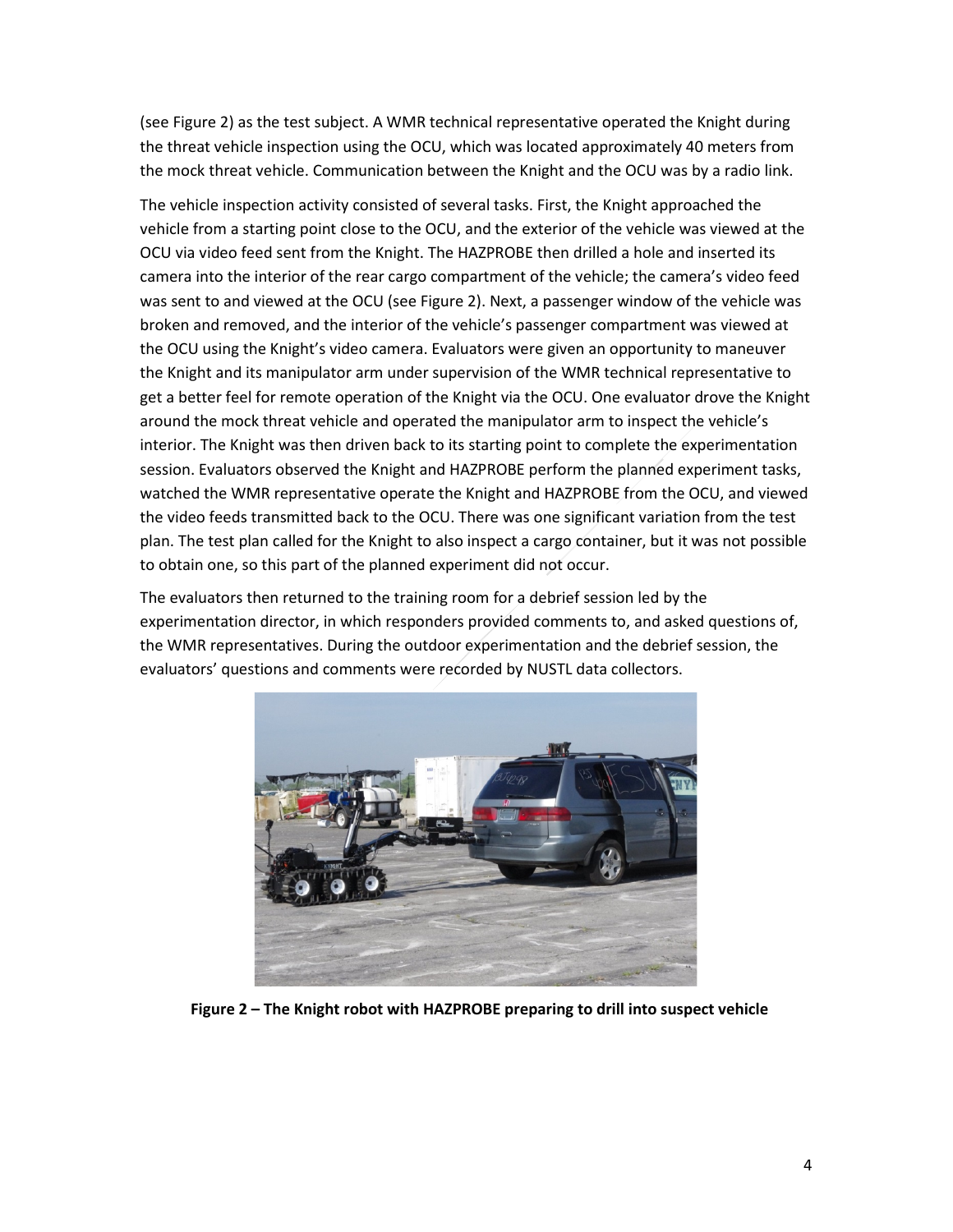#### <span id="page-7-0"></span>**3 Results**

#### <span id="page-7-1"></span>**3.1 User Feedback**

The experimentation convened with a group of first-responder evaluators to learn about the features and capabilities of Knight, and to observe and experiment with how it could be used to inspect a mock threat vehicle. This enabled the first responders to provide informed feedback about the use of the Knight as a bomb detection and disposal tool.

The evaluators commented that the size and weight of the Knight UGV, compared to other bomb squad UGVs, made it a very good platform for larger pieces of equipment like the HAZPROBE. They also indicated that the strength of the Knight made it potentially useful for other applications, for instance, dragging an injured person away from an area that is too hazardous to send a human rescuer into. The HAZPROBE was judged to perform the tasks it was designed for well. However, evaluators also stated that large size and the weight of the Knight UGV had the potential drawback of making it unable to access places where it might be needed, and that the HAZPROBE might be too large and heavy to be operated optimally by smaller bomb squad UGVs.

Evaluators expressed concerns that vibration produced by the HAZPROBE drilling into a vehicle compartment containing explosives might trigger the device. However, some evaluators stated that they mount power tools onto the UGVs they currently use to carry out the drilling task the HAZPROBE performed during the experiment, thus this drawback is not limited to the HAZPROBE. Some evaluators stated that in their organizations individuals wearing bomb suits sometimes manually inspect possible threat vehicles or containers, so the Knight/HAZPROBE configuration could be a technological solution that reduces the risk to individuals performing such a task. Some evaluators indicated that their organizations use mobile backscatter x-ray systems to non-invasively inspect threat vehicles and felt the Knight/HAZPROBE configuration would only be useful for inspecting objects with thicker exterior walls that their backscatter xray devices cannot properly image. However, they acknowledged that many organizations did not have access to backscatter x-ray systems.

Many, but not all, of the evaluators felt that the current version of the Knight's OCU was somewhat outdated, and should be simpler to use and more like the control devices they are already familiar with, such as a steering wheel as opposed to a joystick. Several evaluators expressed concerns about controlling the Knight using a fiber-optic cable connection. They felt that the cable might become tangled, possibly interfering with the operation of the Knight. They also felt that the 500 foot operating range provided by the fiber optic cable link was somewhat limiting. The fiber optic cable link was not demonstrated during the day's experiment, so these comments were not based on actual operation of the Knight. The Knight is not programmed to automatically return to its starting point if it loses its link to the OCU; evaluators suggested that an auto return capability would be a valuable feature to incorporate into future versions of the Knight.